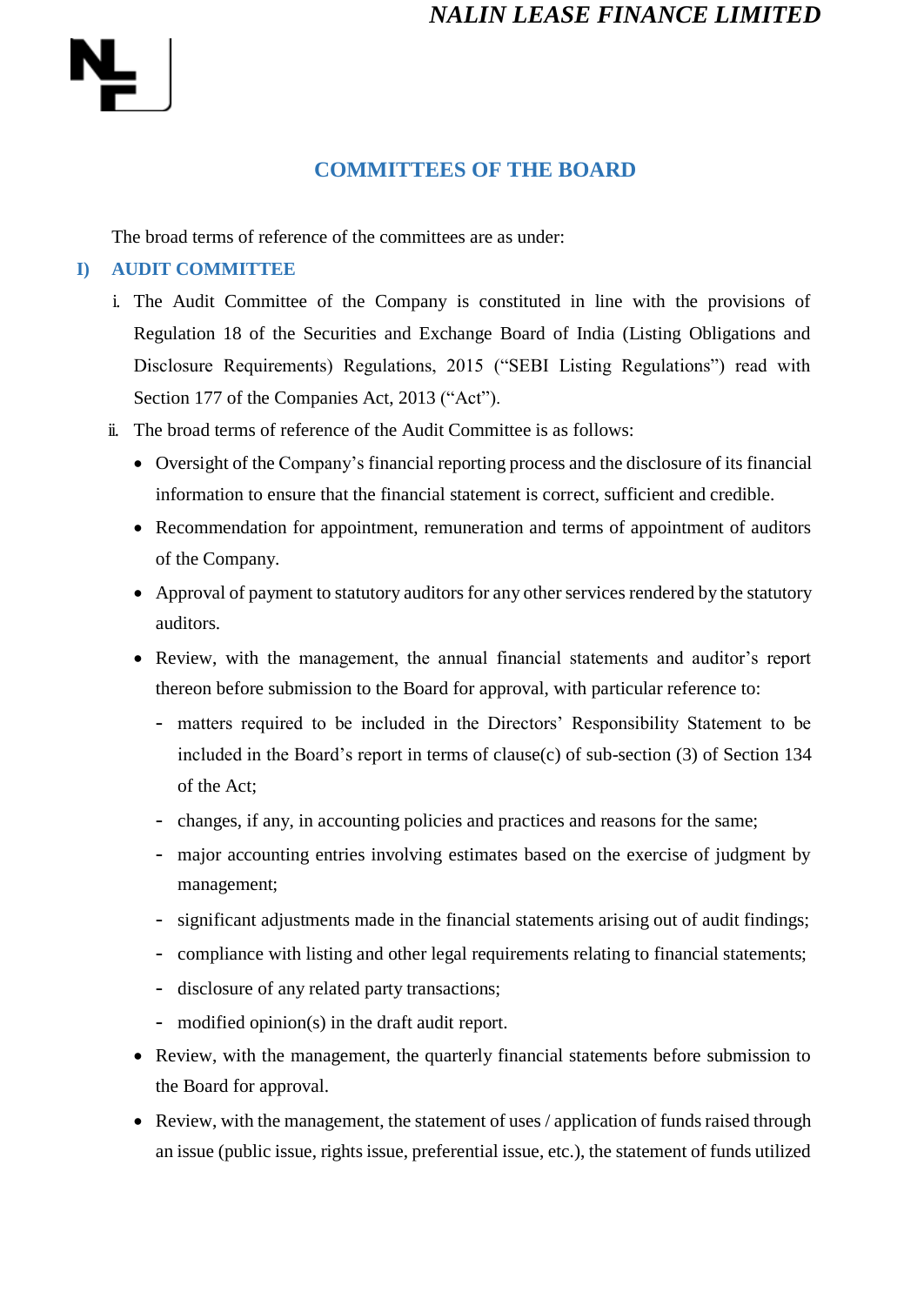

for purposes other than those stated in the offer document/ prospectus / notice and the report submitted by the monitoring agency monitoring the utilization of proceeds of a public or rights issue, and making appropriate recommendations to the Board to take up steps in this matter.

- Review and monitor the auditors' independence and performance, and effectiveness of audit process.
- Approval or any subsequent modification of transactions of the Company with related parties.
- Scrutiny of inter-corporate loans and investments.
- Valuation of undertakings or assets of the Company, wherever it is necessary.
- Evaluation of internal financial controls and risk management systems.
- Monitor the end use of funds raised through public offers and related matter.
- Review, with the management, performance of statutory and internal auditors, adequacy of the internal control systems.
- Review the adequacy of internal audit function, if any, including the structure of the internal audit department, staffing and seniority of the official heading the department, reporting structure coverage and frequency of internal audit.
- Discuss with internal auditors of any significant findings and follow up there on.
- Review the findings of any internal investigations by the internal auditors into matters where there is suspected fraud or irregularity or a failure of internal control systems of a material nature and reporting the matter to the Board.
- Discuss with statutory auditors before the audit commences, about the nature and scope of audit as well as post-audit discussion to ascertain any area of concern.
- Review the functioning of the whistle blower mechanism.
- Approval of appointment of chief financial officer after assessing the qualifications, experience and background, etc. of the candidate.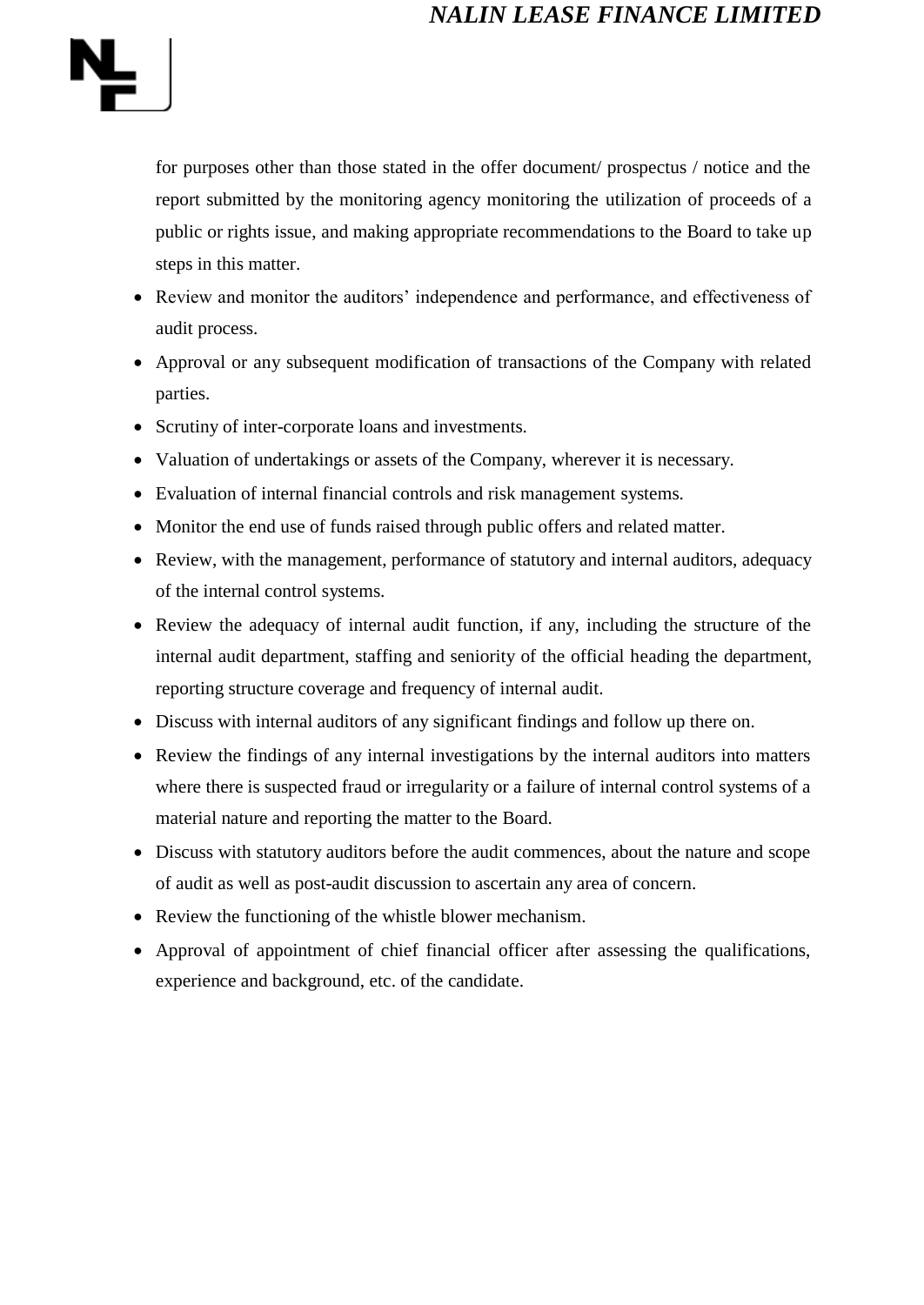

- Review the management discussion and analysis of financial condition and results of operations.
- Review the statement of significant related party transactions (as defined by the Audit Committee), submitted by management.
- Review the management letters/letters of internal control weaknesses issued by the statutory auditors.
- Review the internal audit reports relating to internal control weaknesses.
- Review the appointment, removal and terms of remuneration of the chief internal auditor shall be subject to review by the Audit Committee.
- Review and monitor the auditor's independence and performance, and effectiveness of audit process.
- Examination of the financial statement and the auditors' report thereon;
- iii. As per Code of Conduct for Prevention of Insider Trading and the Code of Corporate Disclosure Practices ("Code"):
	- To approve policies in relation to the implementation of the Code and to supervise implementation of the Code.
	- To note and take on record the status reports detailing the dealings by Designated Persons in Securities of the Company, as submitted by the Compliance Officer on a quarterly basis.
	- To provide directions on any penal action to be initiated, in case of any violation of the Regulations by any person.
	- Review compliance with the provisions of SEBI (Prohibition of Insider Trading) Regulations, 2015 as amended from time to time, at least once in a financial year and verify that the systems for internal control are adequate and are operating effectively.
- iv. Such other matters as mentioned in the terms of reference or as may be required to be carried out by the Audit Committee pursuant to amendments under any law, from time to time.

#### **II) NOMINATION AND REMUNERATION COMMITTEE**

i. The Nomination and Remuneration Committee of the Company is constituted in line with the provisions of Regulation 19 of SEBI Listing Regulations read with Section 178 of the Act.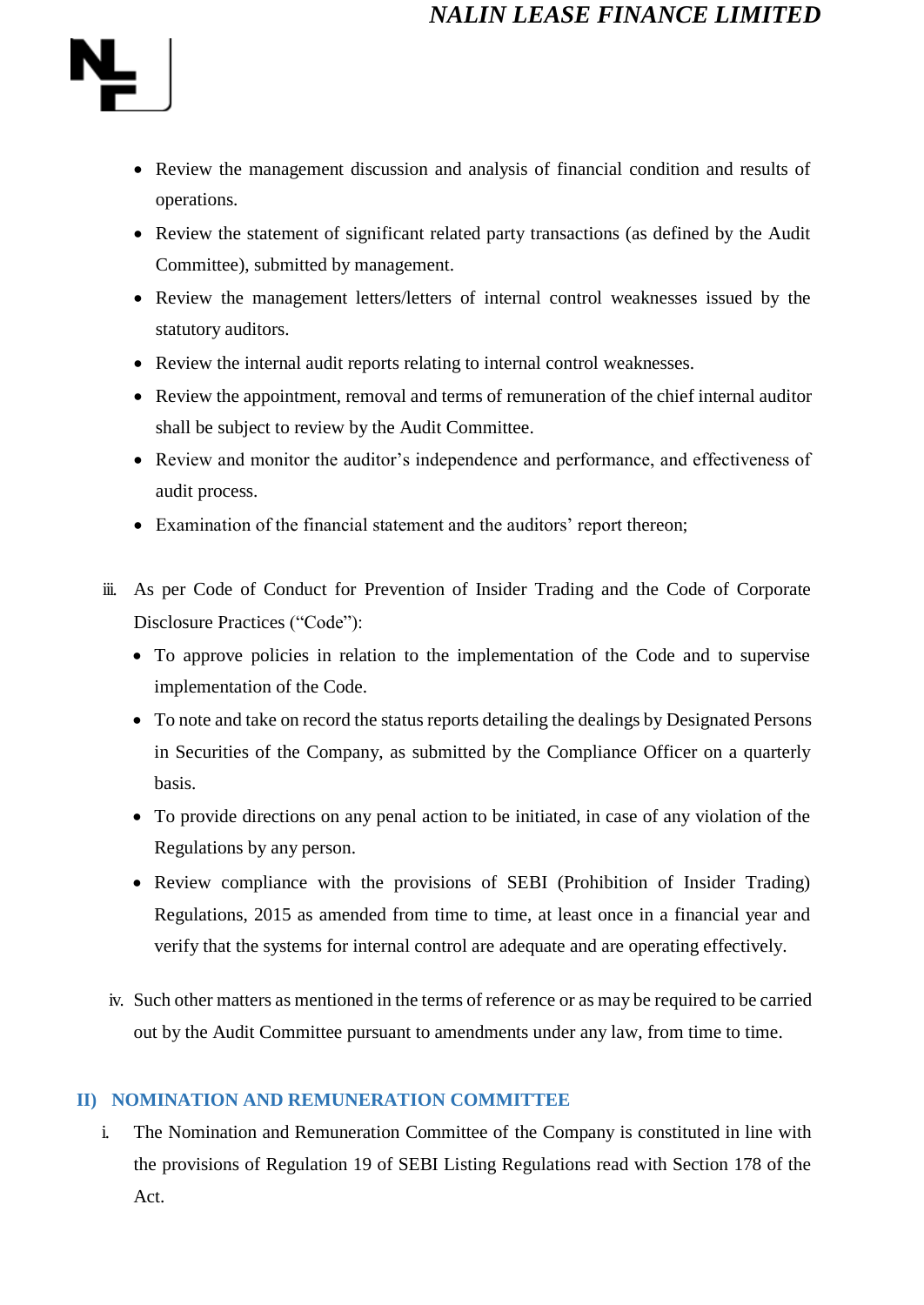

- ii. The broad terms of reference of Nomination and Remuneration Committee is as follows:
	- Recommend to the Board the setup and composition of the Board and its committees, including the "formulation of the criteria for determining qualifications, positive attributes and independence of a director." The committee will consider periodically reviewing the composition of the Board with the objective of achieving an optimum balance of size, skills, independence, knowledge, age, gender and experience.
	- Recommend to the Board the appointment or reappointment of directors.
	- Devise a policy on Board diversity.
	- Recommend to the Board appointment of Key Managerial Personnel ("KMP" as defined by the Act) and executive team members of the Company (as defined by this Committee).
	- Carry out evaluation of every director's performance and support the Board and Independent Directors in evaluation of the performance of the Board, its committees and individual directors. This shall include "Formulation of criteria for evaluation of Independent Directors and the Board". Additionally the Committee may also oversee the performance review process of the KMP and executive team of the Company.
	- On an annual basis, recommend to the Board the remuneration payable to the directors and oversee the remuneration to executive team or Key Managerial Personnel of the Company.
	- Oversee familiarization programmes for directors.
	- Performing such other duties and responsibilities as may be consistent with the provisions of the committee charter.

#### **III) STAKEHOLDERS' RELATIONSHIP COMMITTEE**

- i. The Stakeholders' Relationship Committee is constituted in line with the provisions of Regulation 20 of SEBI Listing Regulations read with Section 178 of the Act.
- ii. The broad terms of reference of Stakeholders' Relationship Committee is as follows:
	- Consider and resolve the grievances of security holders of the Company including redressal of investor complaints such as transfer or credit of securities, non-receipt of dividend/notice/annual reports, transfer/transmission of shares, issue of new/duplicate certificates, general meetings etc., and all other securities-holders related matters.
	- Consider and approve issue of share certificates (including issue of renewed or duplicate share certificates), transfer and transmission of securities, etc.